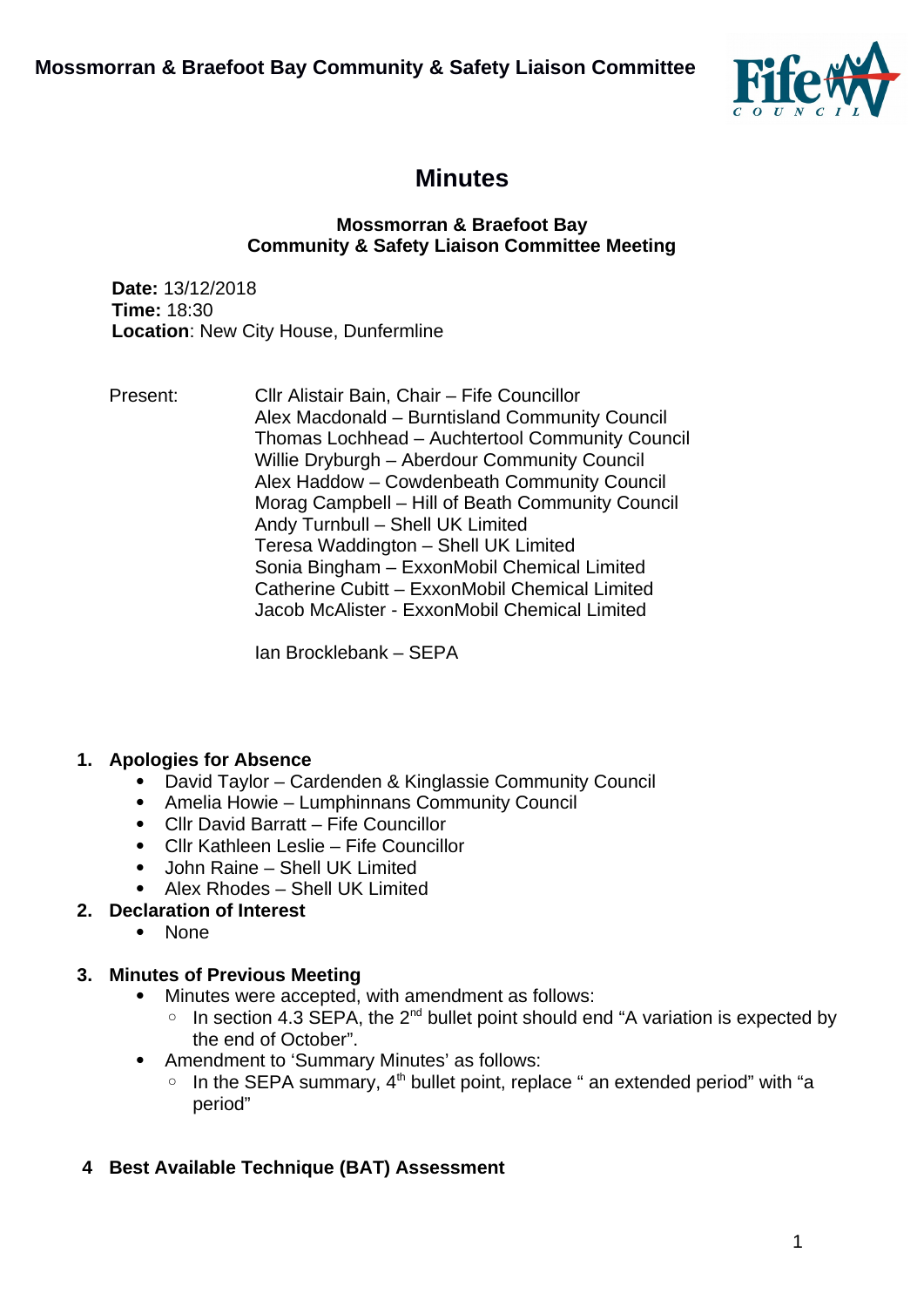

- June 2017 Two flaring events occurred due to process upsets at FEP.
- June 2018 SEPA issued permit variations which required FNGL and FEP to carry out 'an evaluation of BAT to prevent and, where that is not practicable, to reduce emissions of noise, vibration and smoke associated with the flaring'.
- A BAT evalution has been initiated, by FEP and FNGL, and is required to be completed by 30 April 2019, with a submission of a proposed implementation plan.
- Scope of the evaluation, as interpreted by ExxonMobil and Shell, to encompass the following:
	- How can flaring be prevented?
	- How can the impacts of flaring be reduced?

#### **4.1 ExxonMobil Chemical Limited - Presentation**

- Presentation delivered by Kylie Bishop (FEP)
- ExxonMobil working with Shell, and third party consultants to carry out BAT.
- 5 work streams have been established to cover the full scope.
- How can flaring be prevented?
	- Stream 1 Technical Working Groups will consider the following:
		- Can the gas be recovered or recycled?
		- Can flaring occur less frequently?
		- What are other similar sites doing to prevent flaring?
		- Is it possible to reduce the duration of flaring events?
	- Stream 2 Shell will investigate:
		- Is there a way to divert the feed gas to reduce flaring?
- How can the impacts of flaring be reduced?
	- Stream 3 -Third party consultant RMP Acoustics have been engaged to carry out acoustic assessment, to try answer the following:
		- What is the source of the noise?
		- What is the vibration?
	- Stream 4 -Third party consultant AECOM have been engaged to investigate the following:
		- Are there any ways to control the source of the noise?
		- Are there more advanced flare technologies on the market?
		- Would noise barriers be effective.
	- Stream 5 Shell will look at:
		- How can existing ground flares me maximised?
- FEP and committee members commented on the the expertise of the third party consultants, and the benefits of this for the BAT assessment.
- In response to a question regarding how easy it was to look at similar sites, and how many existed, it was confirmed that the technical working group are looking at sites across the world which are numerous. They are also narrowing this down to look at sites with similar characteristics of FEP.

#### **4.1 Shell UK Limited - Presentation**

- Presentation delivered by Andy Turnbull (Production Coordinator FNGL)
- Shell receives feedstock from 30 offshore value chains that feed into St. Fergus and then onto FNGL where the feed is processed and ethylene sent onto FEP.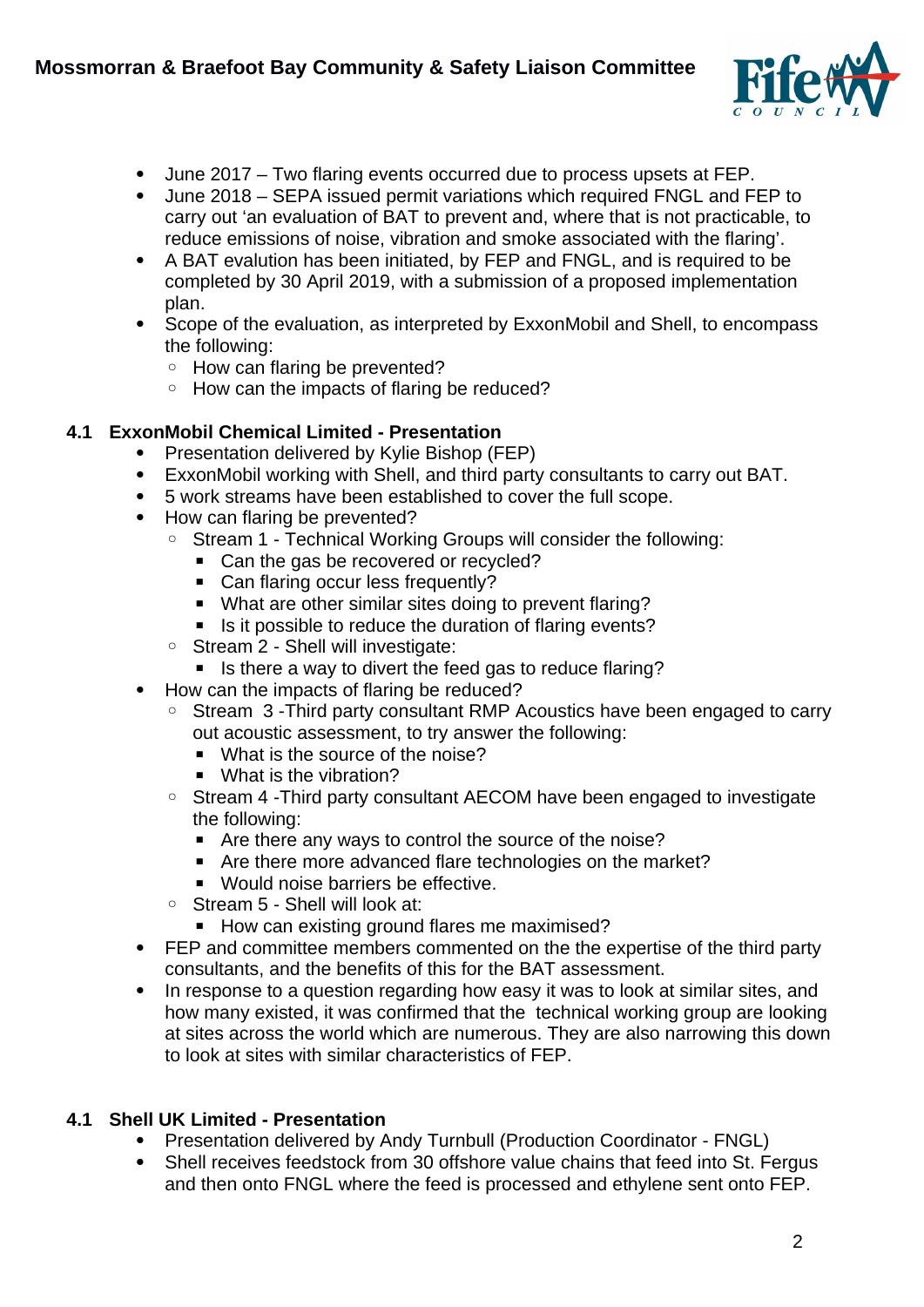

- The feed network is large, and managed by a variety of operators.
- Team based in Aberdeen are exploring how they can work with other operators, to minimise the knock on effects of any issues in the supply chain, to avoid issues cascading up or downstream.
- Changes can be made locally at FNGL, but the delay upstream take longer to implement.
- Delays upstream are often the reason for flaring.
- Flares are currently shared by FNGL and FEP, with a maintenance strategy in place. If changes do occur in operation, maintenance strategy will have to be looked at.
- **5 Current Situation Reports**
- **5.1 Shell UK Limited Circulated Report (Appendix A Shell Fife NGL Community & Safety Report Dec 18)**

Brief overview:

- During ship loading at Breafoot Bay, the loading arm clamp depressurised causing propane to make contact with the ships gas engineer. Medical assistance was provided on site, and an investigation is now under way.
- A gasket on a relief valve leaked at the Braefoot Bay Loading Terminal on 22 November. The leak was isolated and repaired. A community notice was issued on the same date stating the Fire Service was called as a precaution, and departed once the gasket was replaced.
- The control room as been had a major upgrade, including computers, software and hardware. On 04 December a software issue caused the plant to trip and safely shutdowm, the elevated flare was active from 2357 to 0310.
- New pilots have been installed in furnaces, this trial aims to make the furnaces more efficient.
- Current workforce at FNGL is 273, including 6 trainees and 185 contractors.
- 100 girls from Abderdeenshire and Fife took part in the most recent Girls in Energy one year course. This course aims to encourage more girls to get involved in STEM based careers.
- £3820 of donations where made to local community groups in quarter 2 of 2018.

#### **5.2 ExxonMobil Chemical Limited – Circulated Report (Appendix B - ExxonMobil Fife Ethylene Plant Report Dec 18)**

- 3 site visits have taken palce during this reporting period, 2 from the University of Edinburgh Chemical Engineering Department and 1 from Glenrothes Rotary Club.
- SEPA visited on 26 November for a BAT Assessment update, and the Health and Safety Executive visited on 14 November for a flaring investigation follow up.
- £22,470 of small contributions have been made during this reporting period.
- £1000 will be donated to local foodbanks in Kirkcaldy and Dunfermline in lieu of sending corporate Christmas cards.
- £3,375 of VIP and Governor awards, made to groups where staff volunteer their time in local communities, have been awarded in the  $2<sup>nd</sup>$  round of 2018.
- 20,000 homes will receive the 2018 Community Matters Report.
- An independent consultant has been engaged to carry out a Community Attitude Survey.
- 800+ senior citizens from local community attended a pantomime.